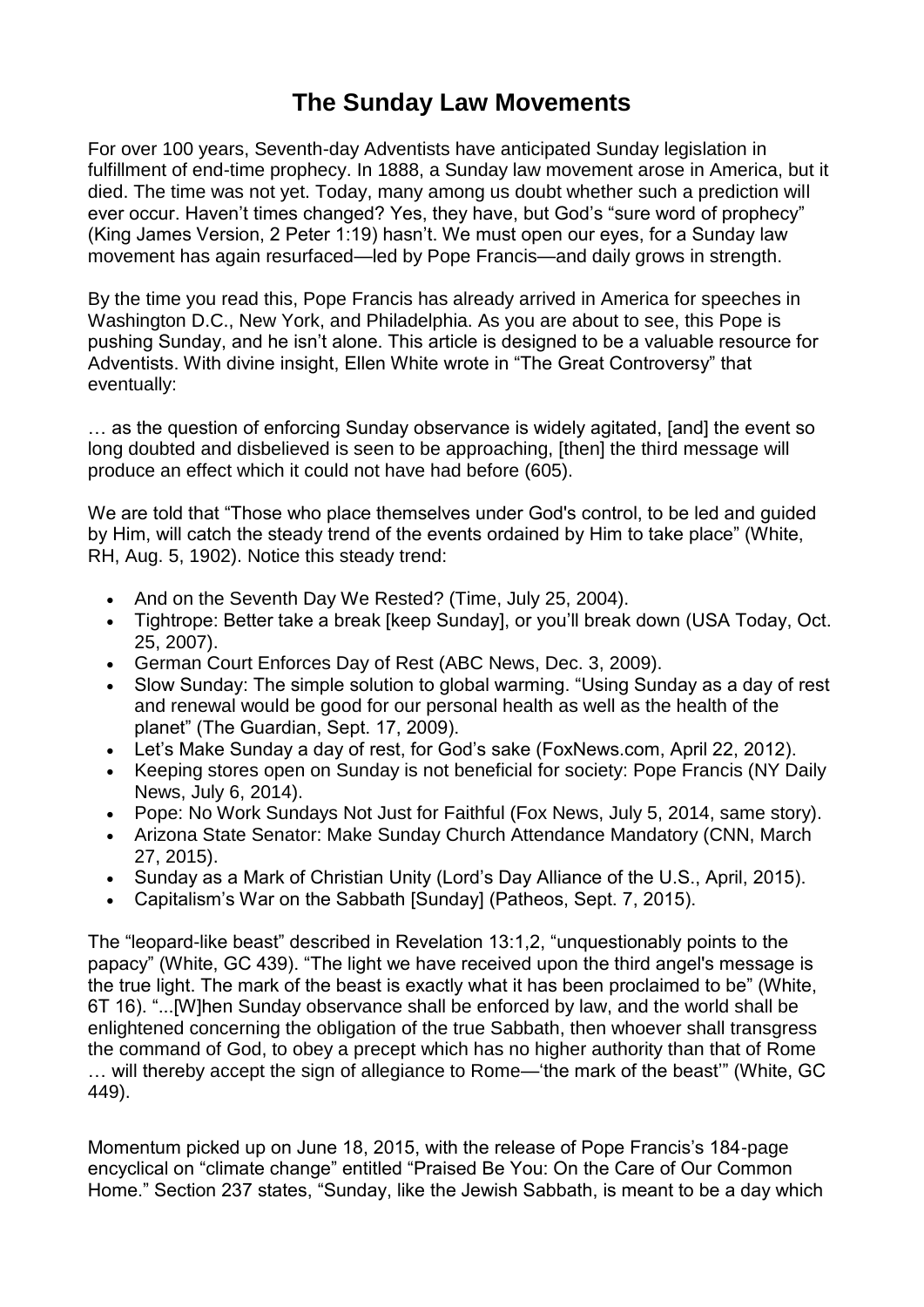heals our relationships with God, with ourselves, with others and with the world" (emphasis added). The same day this encyclical was released, President Obama declared:

I welcome His Holiness Pope Francis's encyclical, and deeply admire the Pope's decision to make the case—clearly, powerfully, and with the full moral authority of his position—for action on global climate change … I believe the United States must be a leader in this effort … " (White House Press Release, June 18, 2015).

Prophecy is being fulfilled. Pope Francis represents the first beast of Revelation 13:1, whereas President Obama represents the second beast (13:11). Revelation 13:11-17 informs us that in the closing moments of time, the second beast (USA) will promote the first beast (the Papacy), and finally enforce its "mark." In the above statement, President Obama stated that America "must be a leader" to implement the Pope's suggestions in his encyclical—an encyclical that encourages the world to keep Sunday.

Significantly, an interreligious, grass roots movement is now seeking to influence public opinion to support the Pope's encyclical. This has also resulted in increased Sunday law agitation:

## **Should Sunday Trading Be Reformed?**

South News, Aug. 12, 2015

A spokesman for campaign Keep Sunday Special, made up of faith groups, retailers and unions, said that there was concern not just because of the religious principle of the Sunday rest, but also for the effect on family and community life with those who work on Sundays not able to make up the time spent away from their children.

**The Religion of Climate Change**: Lending the power of the pulpit to the cause of environmental politics (Wall Street Journal, Aug. 6, 2015). "Some 170 evangelicals—pastors, religion professors, nonprofit directors and others—sent an open letter to the president 'to offer our support and encouragement for your efforts to overcome the climate challenge' … This teaming up of church and state on environmental issues has become common."

**California Resolution in Praise of Pope Francis Encyclical (July 16, 2015)**. The State of California recently voted to support the Pope's encyclical. "Sen. Jim Nielsen (R-Gerber) called the resolution 'a classic example of mixing church and state.'" The encyclical states that grass roots movements should "… bring healthy pressure to bear on those who wield political, economic and social power …" (Francis, Praised Be, Section 206). This is happening now. Notice carefully:

… [papal] doctrines are exerting their influence in legislative halls, in the churches, and in the hearts of men … in free America, rulers and legislators, in order to secure public favor, will yield to the popular demand for a law enforcing Sunday observance (White, GC 581, 592).

The Pope's strategy is brilliant, and devilish. In his encyclical he creates this dichotomy: on the side of evil he places "out-of-control" capitalism, selfish consumerism, idolatrous profits, greed, exploitation of "our common home" (the earth), and neglect of the poor; while on the side of good he places the proper care of our environment, concern for the poor, respect for God, family values, the need for rest, and keeping Sunday as part of his global solution to our human crisis.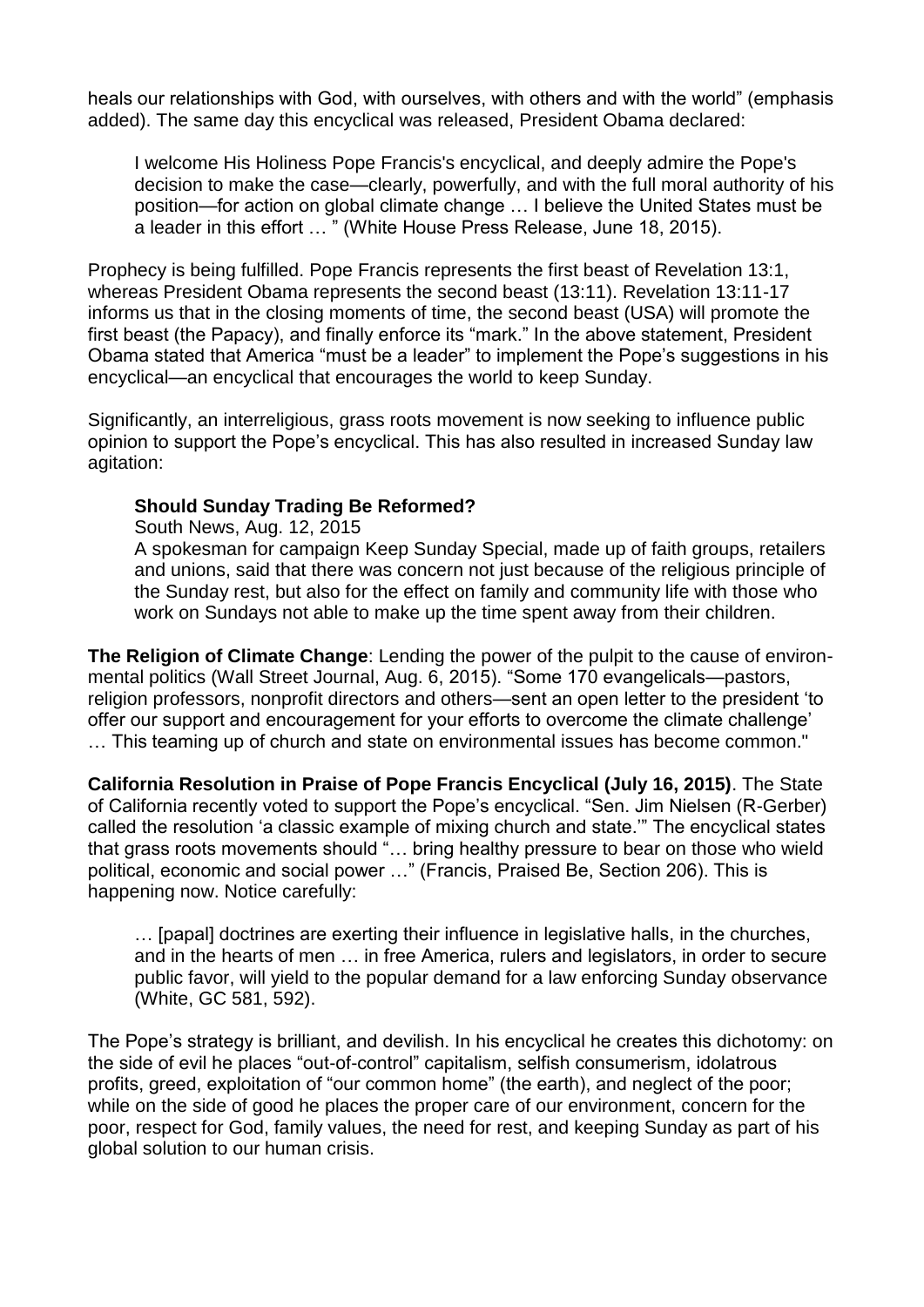The global influence of Pope Francis is reflected in this article, "Why the Pope Matters" (Huffington Post, Aug. 20, 2015). "There is no other religious, entertainment or political leader alive today who could garner anywhere near the kind of response inspired by the pope." God's word predicts, "All the world marveled and followed the beast" (New King James Version, Revelation 13:3).

**Critical Points about the Third Angel's Message of Revelation 14:9-12**: 1) It is to be proclaimed by Seventh-day Adventists with a "loud voice" (see White, 9T 19), 2) Plainly exposes "the beast" (the Papacy), its "image" (in America), and its deadly "mark" (enforced Sunday observance, contrary to God's law), 3) Warns of God's just judgments unmixed with mercy poured out into "the cup of His indignation," 4) Jesus Christ our Creator (John 1:3,10) drank this very same "cup" in Gethsemane (Matt. 26:39) and on the cross—which places Christ, His love, His cross, and His mercy in the midst of the Third Angel's message, 5) exalts "the commandments of God" (the Ten Commandments, God's law of love which shows sinners their sins and need of a Savior; Romans 3:20; Galatians 3:24), 6) and uplifts "the faith of Jesus." "What constitutes the faith of Jesus, that belongs to the third angel's message? Jesus becoming our sin-bearer that He might become our sin pardoning Saviour … faith in the ability of Christ to save us amply and fully and entirely is the faith of Jesus" (White, 3SM 172). Thus "justification by faith" from the pending "wrath of God" through faith in Christ's blood (see Romans 5:9) is "the third angel's message in verity" (White, EV 190). The "mark of the beast" is essentially a permanent stamp of commandment breaking upon one's character. Forgiven, justified saints love Jesus Christ, and by His power, they keep His law (see John 14:15).

**Proper positioning before the public:** "We should endeavor to disarm prejudice by placing ourselves in a proper light before the people. We should bring before them the real question at issue, thus interposing the most effectual protest against measures to restrict liberty of conscience" (White, 5T 452). Seventh-day Adventists should stress: 1) That we are defenders of globally recognized moral principles as defined by the Ten Commandments, 2) that papal principles deny salvation by grace through simple faith in Jesus Christ alone, and 3) that the papacy, by its very nature as a church/state union, opposes liberty of conscience. Thus we are defenders of morality, the gospel, and of religious freedom. This will disarm prejudice and create favorable impressions, 4) We must teach "the truth in love" (Ephesians 4:15) and reveal Jesus Christ's compassionate character.

**Another key headline**: "Pope Francis: Sundays are a gift from God – don't ruin it" (Catholic News Agency, August 12, 2015). "Francis pointed to Sundays as a particularly important time for rest, because 'in them we find God'" (emphasis added). He stressed this in the context of his September 26 speech in Philadelphia at the World Meeting of Families. Thus there is no doubt that stressing Sunday is high on the Pope's agenda.

**Conclusion**: A grassroots "I Love Sundays" campaign leading to a September 20 "National Back to Church Sunday" offers additional evidence that what Seventh-day Adventists have been expecting for so long is "at the doors." Truly, "the time is at hand!" Revelation 22:10. While we should not set dates, or act like mere alarmists, "those who place themselves under God's control, to be led and guided by Him, will catch the steady trend of the events ordained by Him to take place" (White, RH Aug. 5, 1902, emphasis added).